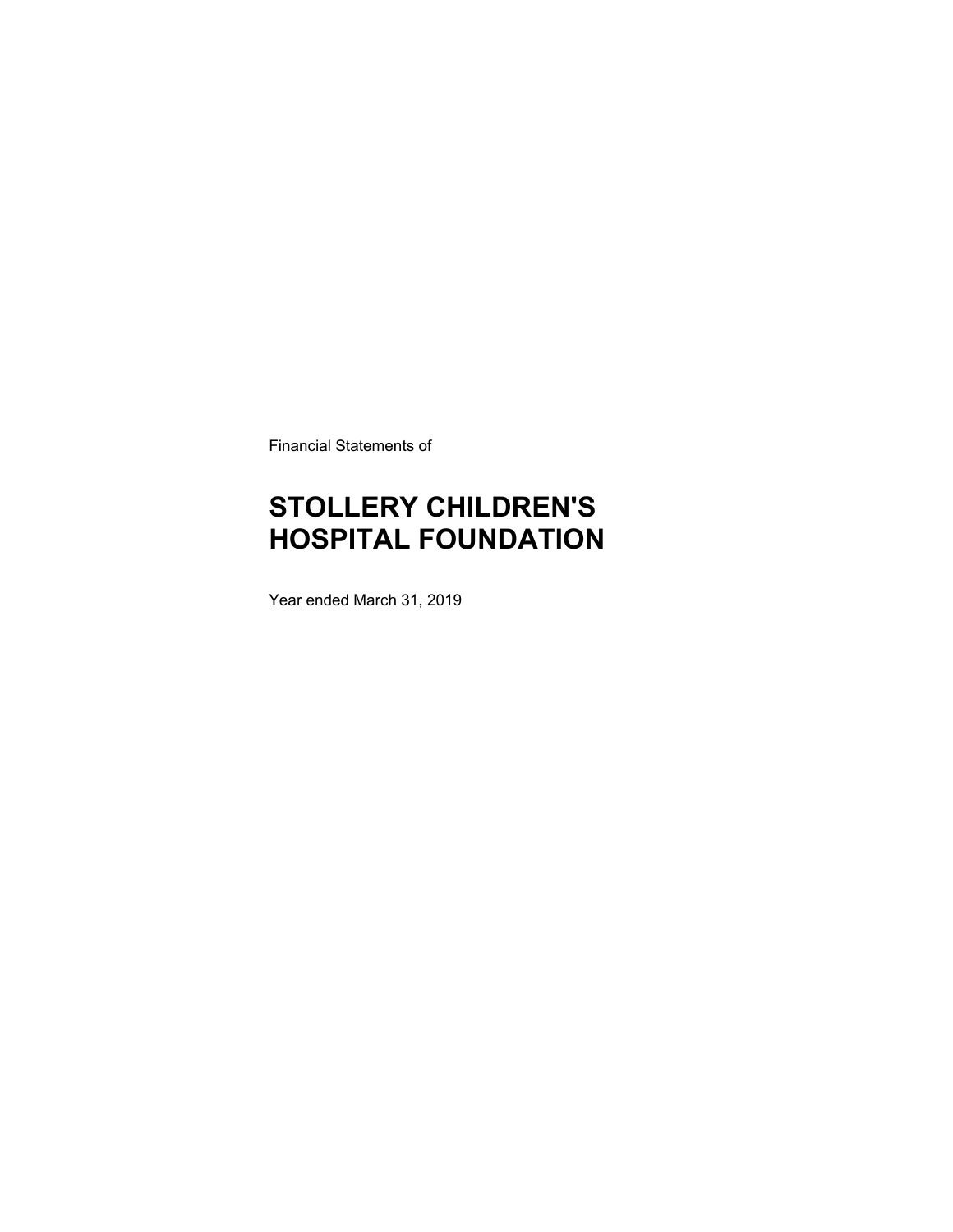

KPMG LLP 2200, 10175 – 101 Street Edmonton, AB T5J 0H3 Telephone (780) 429-7300 Fax (780) 429-7379 www.kpmg.ca

### **INDEPENDENT AUDITORS' REPORT**

To the Board of Trustees of the Stollery Children's Hospital Foundation

### *Opinion*

We have audited the financial statements of Stollery Children's Hospital Foundation which comprise:

- the statement of financial position as at March 31, 2019
- the statement of operations and changes in fund balances for the year then ended
- the statement of cash flows for the year then ended
- and notes to the financial statements, including a summary of significant accounting policies

(Hereinafter referred to as the "financial statements").

In our opinion, the accompanying financial statements present fairly, in all material respects, the financial position of Stollery Children's Hospital Foundation at March 31, 2019, and its results of operations and cash flows for the year then ended in accordance with Canadian accounting standards for not-for-profit organizations.

### *Basis for Opinion*

We conducted our audit in accordance with Canadian generally accepted auditing standards. Our responsibilities under those standards are further described in the **"Auditors' Responsibilities for the Audit of the Financial Statements"** section of our auditors' report.

We are independent of Stollery Children's Hospital Foundation in accordance with the ethical requirements that are relevant to our audit of the financial statements in Canada and we have fulfilled our other ethical responsibilities in accordance with these requirements.

We believe that the audit evidence we have obtained is sufficient and appropriate to provide a basis for our opinion.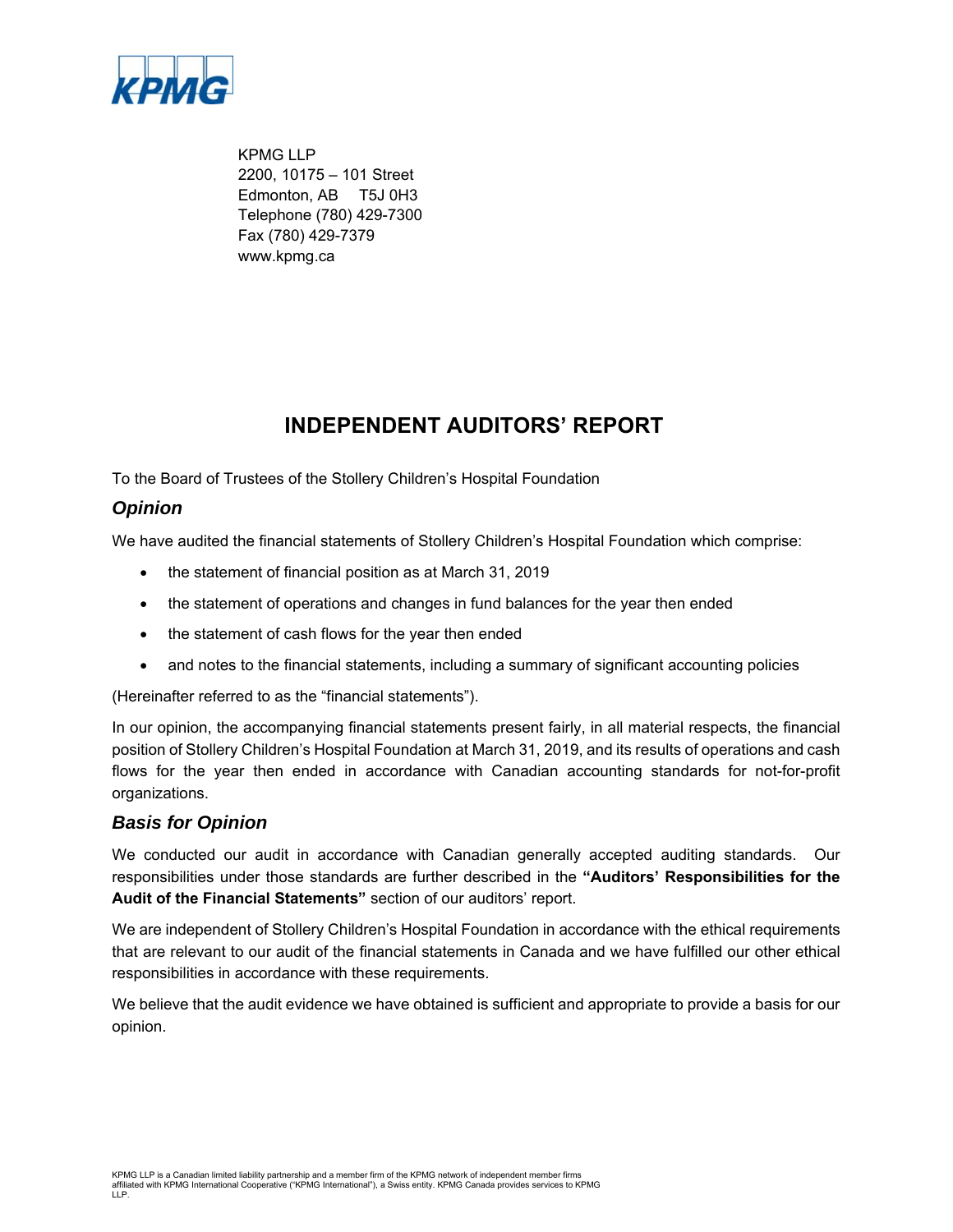

### *Responsibilities of Management and Those Charged with Governance for the Financial Statements*

Management is responsible for the preparation and fair presentation of the financial statements in accordance with Canadian accounting standards for not-for-profit organizations, and for such internal control as management determines is necessary to enable the preparation of financial statements that are free from material misstatement, whether due to fraud or error.

In preparing the financial statements, management is responsible for assessing the Stollery Children's Hospital Foundation's ability to continue as a going concern, disclosing as applicable, matters related to going concern and using the going concern basis of accounting unless management either intends to liquidate Stollery Children's Hospital Foundation or to cease operations, or has no realistic alternative but to do so.

Those charged with governance are responsible for overseeing Stollery Children's Hospital Foundation's financial reporting process.

#### *Auditors' Responsibilities for the Audit of the Financial Statements*

Our objectives are to obtain reasonable assurance about whether the financial statements as a whole are free from material misstatement, whether due to fraud or error, and to issue an auditors' report that includes our opinion.

Reasonable assurance is a high level of assurance, but is not a guarantee that an audit conducted in accordance with Canadian generally accepted auditing standards will always detect a material misstatement when it exists.

Misstatements can arise from fraud or error and are considered material if, individually or in the aggregate, they could reasonably be expected to influence the economic decisions of users taken on the basis of the financial statements. As part of an audit in accordance with Canadian generally accepted auditing standards, we exercise professional judgment and maintain professional skepticism throughout the audit.

We also:

- Identify and assess the risks of material misstatement of the financial statements, whether due to fraud or error, design and perform audit procedures responsive to those risks, and obtain audit evidence that is sufficient and appropriate to provide a basis for our opinion.
- The risk of not detecting a material misstatement resulting from fraud is higher than for one resulting from error, as fraud may involve collusion, forgery, intentional omissions, misrepresentations, or the override of internal control.
- Obtain an understanding of internal control relevant to the audit in order to design audit procedures that are appropriate in the circumstances, but not for the purpose of expressing an opinion on the effectiveness of Stollery Children's Hospital Foundation's internal control.
- Evaluate the appropriateness of accounting policies used and the reasonableness of accounting estimates and related disclosures made by management.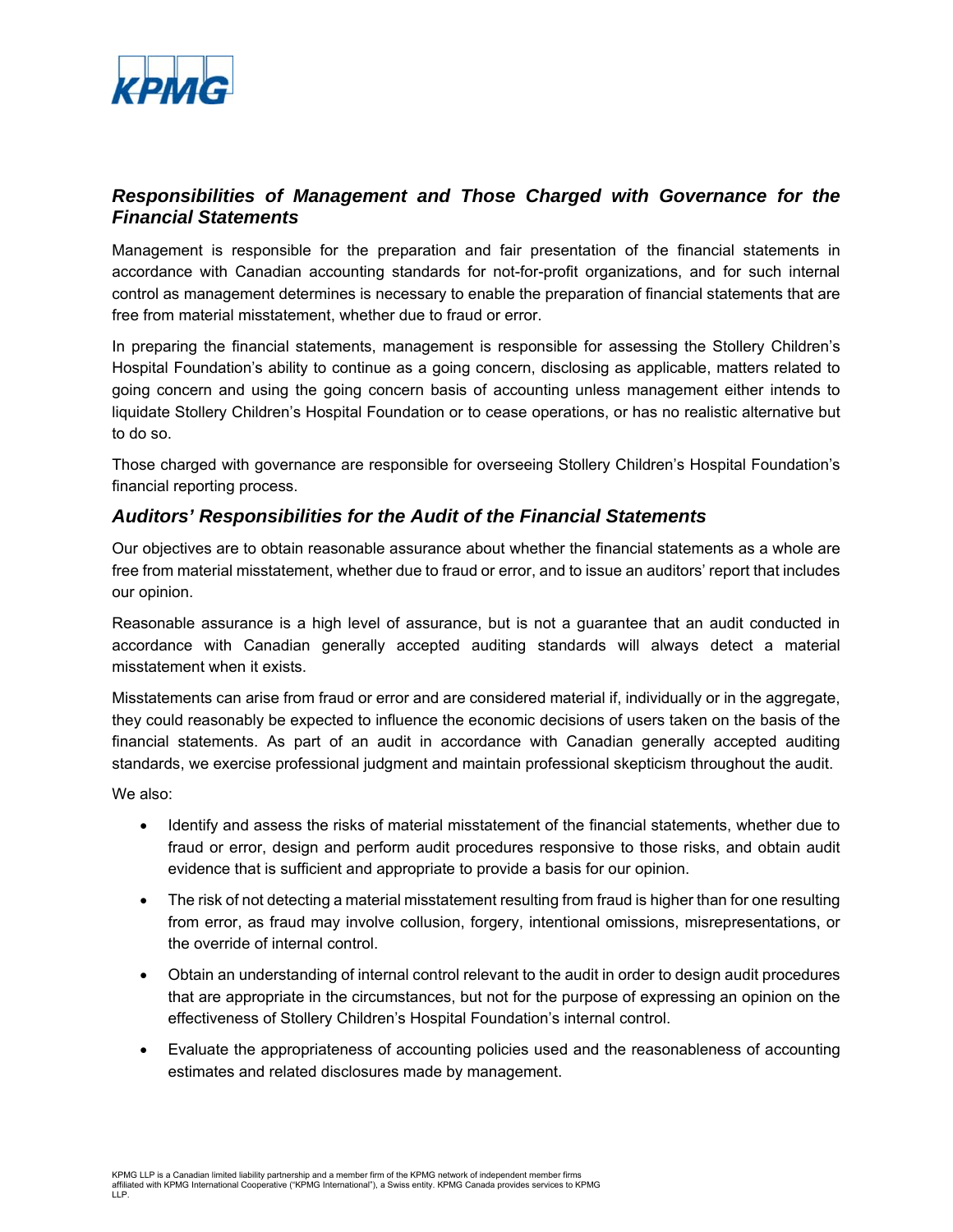

- Conclude on the appropriateness of management's use of the going concern basis of accounting and, based on the audit evidence obtained, whether a material uncertainty exists related to events or conditions that may cast significant doubt on Stollery Children's Hospital Foundation's ability to continue as a going concern. If we conclude that a material uncertainty exists, we are required to draw attention in our auditors' report to the related disclosures in the financial statements or, if such disclosures are inadequate, to modify our opinion. Our conclusions are based on the audit evidence obtained up to the date of our auditors' report. However, future events or conditions may cause Stollery Children's Hospital Foundation to cease to continue as a going concern.
- Evaluate the overall presentation, structure and content of the financial statements, including the disclosures, and whether the financial statements represent the underlying transactions and events in a manner that achieves fair presentation.
- Communicate with those charged with governance regarding, among other matters, the planned scope and timing of the audit and significant audit findings, including any significant deficiencies in internal control that we identify during our audit.

 $KPMG$  11P

Chartered Professional Accountants Edmonton, Canada

June 18, 2019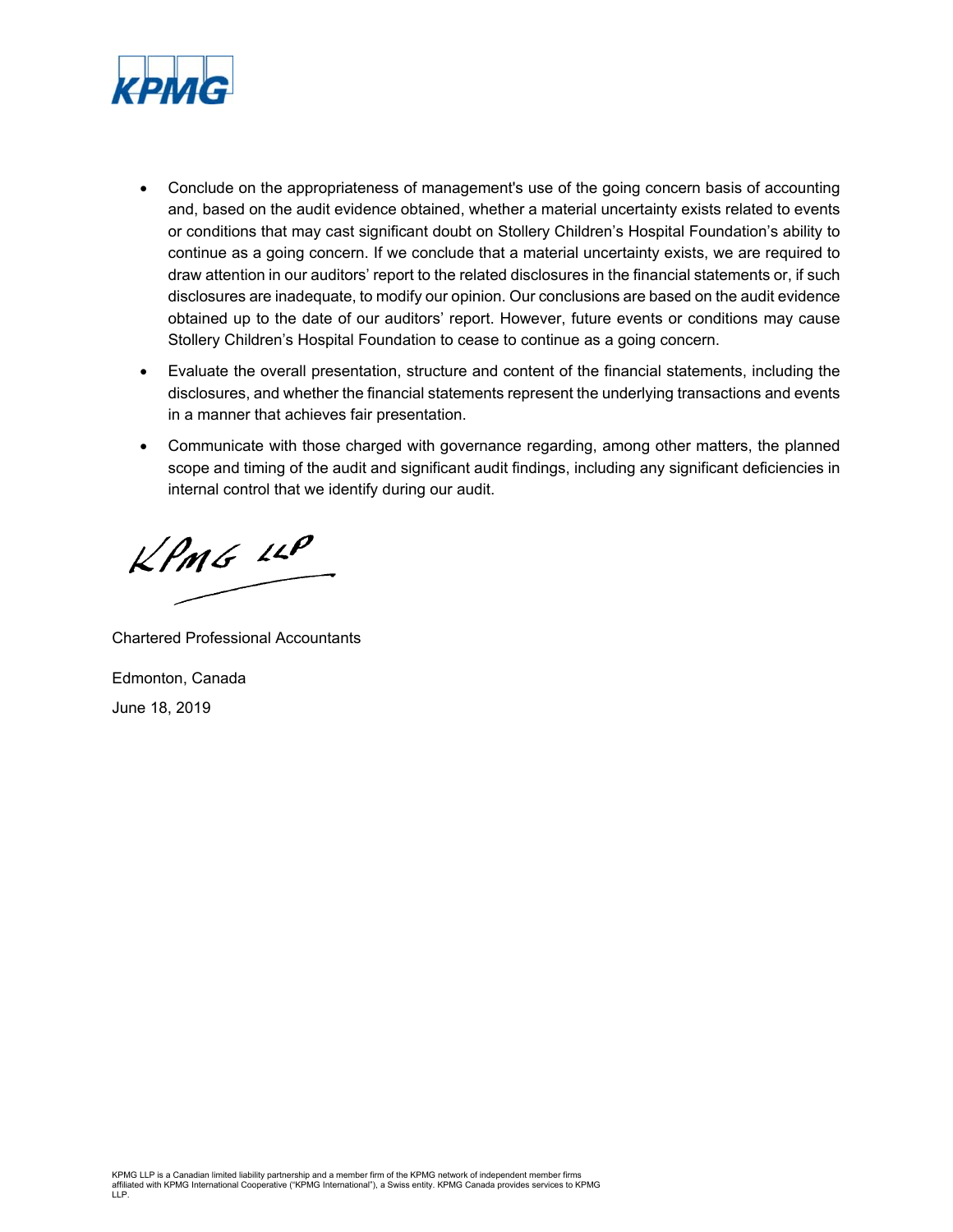Financial Statements

Year ended March 31, 2019

| <b>Financial Statements</b>                          |    |
|------------------------------------------------------|----|
| <b>Statement of Financial Position</b>               |    |
| Statement of Operations and Changes in Fund Balances | 2  |
| <b>Statement of Cash Flows</b>                       | 3  |
| Notes to Financial Statements                        | 4  |
| Schedule A - Investment Income                       | 12 |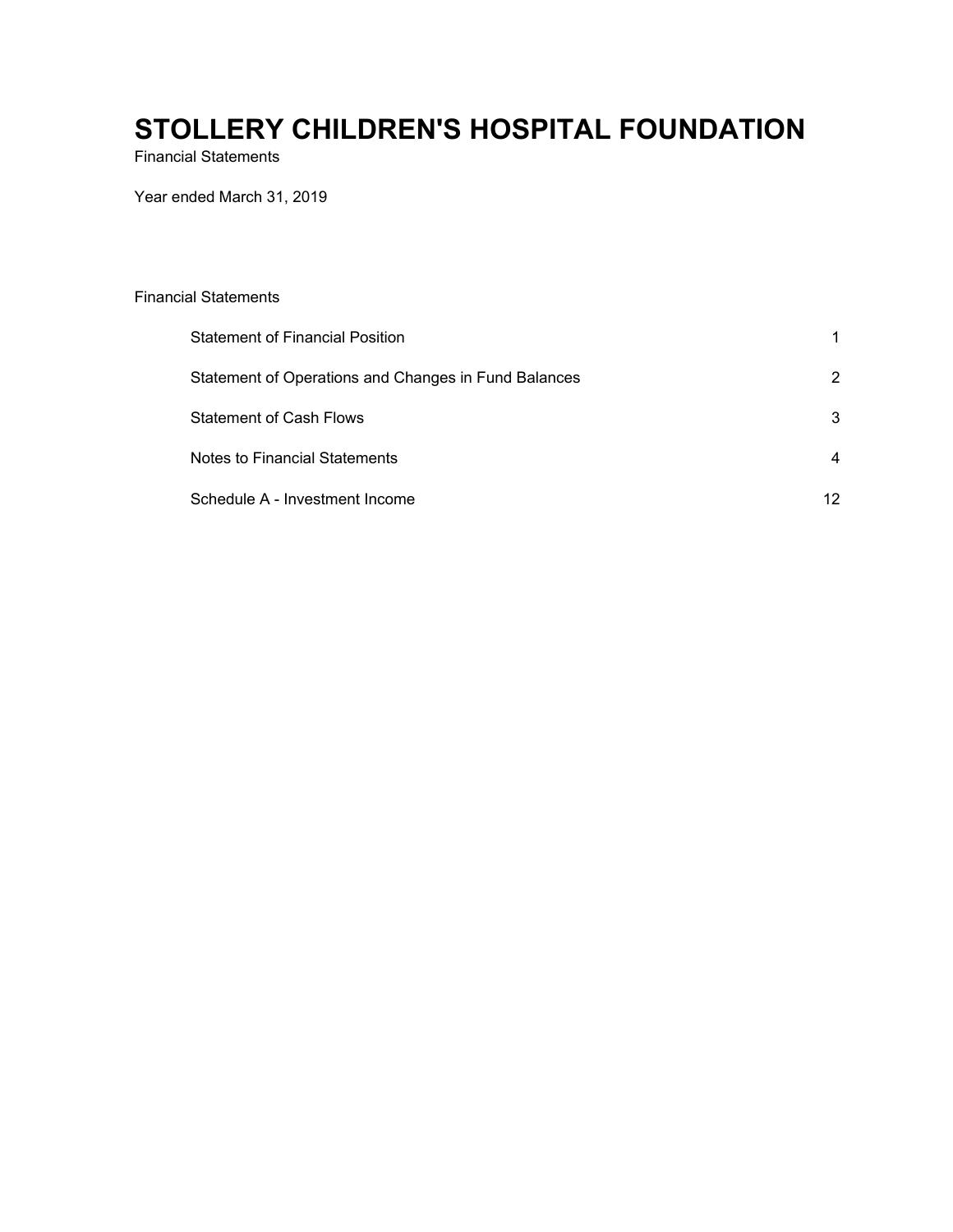Statement of Financial Position

March 31, 2019, with comparative information for 2018

|                                                                                                                                              | 2019                       | 2018                              |
|----------------------------------------------------------------------------------------------------------------------------------------------|----------------------------|-----------------------------------|
| <b>Assets</b>                                                                                                                                |                            |                                   |
| Current assets:                                                                                                                              |                            |                                   |
| Cash                                                                                                                                         | \$<br>11,455,701           | \$<br>9,081,195                   |
| Accounts receivable                                                                                                                          | 643,650                    | 386,010                           |
| Prepaid expenses                                                                                                                             | 459,600                    | 413,261                           |
| Inventory                                                                                                                                    | 169,429                    | 154,726                           |
|                                                                                                                                              | 12,728,380                 | 10,035,192                        |
| Portfolio investments (note 2)                                                                                                               | 56,989,646                 | 60,264,822                        |
| Capital assets (note 3)                                                                                                                      | 454,412                    | 452,820                           |
|                                                                                                                                              | \$<br>70,172,438           | \$<br>70,752,834                  |
|                                                                                                                                              |                            |                                   |
| <b>Liabilities and Fund Balances</b><br><b>Current liabilities:</b><br>Accounts payable and accrued liabilities (note 6)<br>Deferred revenue | \$<br>2,513,948<br>152,864 | \$                                |
|                                                                                                                                              | 2,666,812                  | 1,665,467<br>134,803<br>1,800,270 |
| Fund balances:                                                                                                                               |                            |                                   |
| <b>Externally restricted</b>                                                                                                                 | 5,416,060                  | 6,608,126                         |
| Internally restricted (note 4)                                                                                                               | 42,623,830                 | 36,663,201                        |
| Unrestricted                                                                                                                                 | 19,465,736                 |                                   |
|                                                                                                                                              | 67,505,626                 | 25,681,237<br>68,952,564          |
| Commitments (note 4)                                                                                                                         |                            |                                   |

See accompanying notes to financial statements.

| On behalf of the Board of Trustees: |                                      |  |
|-------------------------------------|--------------------------------------|--|
|                                     | Chair                                |  |
|                                     | Chair of Finance and Audit Committee |  |
|                                     |                                      |  |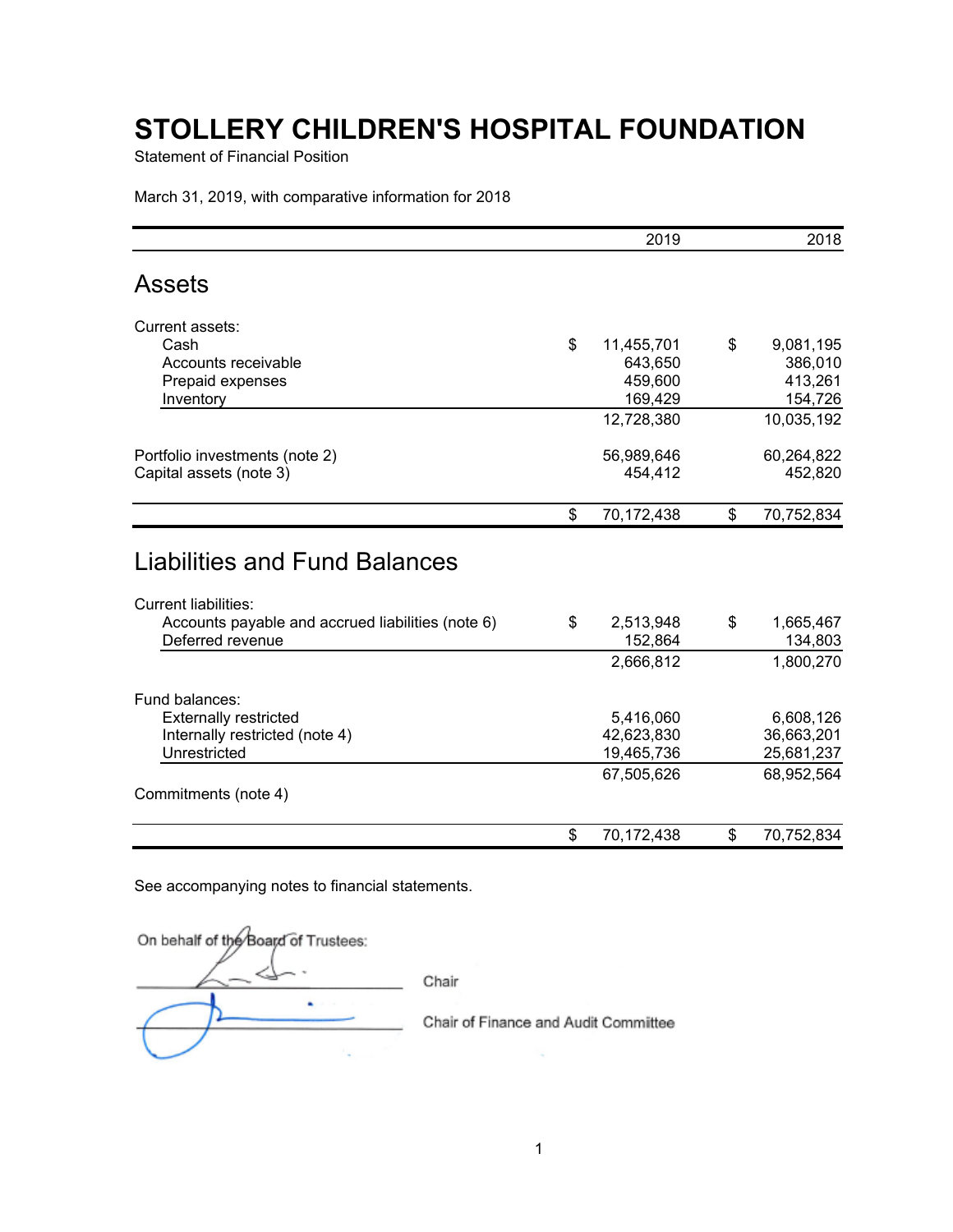Statement of Operations and Changes in Fund Balances

Year ended March 31, 2019, with comparative information for 2018

|                                                   | Externally      | Internally                   | Unrestricted     | Total         | Total         |
|---------------------------------------------------|-----------------|------------------------------|------------------|---------------|---------------|
|                                                   | restricted fund | restricted fund              | fund             | 2019          | 2018          |
| Revenue:                                          |                 |                              |                  |               |               |
| Fundraising projects and contributions            | \$<br>1,530,875 | \$                           | 18,604,576<br>S. | \$20,135,451  | \$21,756,990  |
| <b>Mighty Millions Lottery</b>                    |                 |                              | 8,701,974        | 8,701,974     | 7,564,479     |
| Investment income (Schedule A)                    |                 |                              | 2,534,706        | 2,534,706     | 1,174,023     |
| Merchandising                                     |                 |                              | 463,546          | 463,546       | 417,873       |
|                                                   | 1,530,875       | $\qquad \qquad \blacksquare$ | 30,304,802       | 31,835,677    | 30,913,365    |
| Expenditures:                                     |                 |                              |                  |               |               |
| Fundraising                                       |                 |                              | 6,603,927        | 6,603,927     | 6,286,513     |
| <b>Mighty Millions Lottery</b>                    |                 |                              | 6,534,864        | 6,534,864     | 6,012,515     |
| Administration                                    |                 |                              | 2,508,162        | 2,508,162     | 2,110,509     |
| Merchandising                                     |                 |                              | 390,850          | 390,850       | 420,342       |
|                                                   |                 | $\blacksquare$               | 16,037,803       | 16,037,803    | 14,829,879    |
| Excess of revenue over expenditures before grants | 1,530,875       |                              | 14,266,999       | 15,797,874    | 16,083,486    |
| Grants payments                                   | 2,722,941       | 14,521,871                   |                  | 17,244,812    | 13,366,711    |
| (Deficiency) excess of revenue over expenditures  | (1, 192, 066)   | (14, 521, 871)               | 14,266,999       | (1,446,938)   | 2,716,775     |
| Fund balances, beginning of year                  | 6,608,126       | 36,663,201                   | 25,681,237       | 68,952,564    | 66,235,789    |
| <b>Transfers</b>                                  |                 | 20,482,500                   | (20, 482, 500)   |               |               |
| Fund balances, end of year                        | \$<br>5,416,060 | 42,623,830<br>\$             | \$19,465,736     | \$ 67,505,626 | \$ 68,952,564 |

See accompanying notes to financial statements.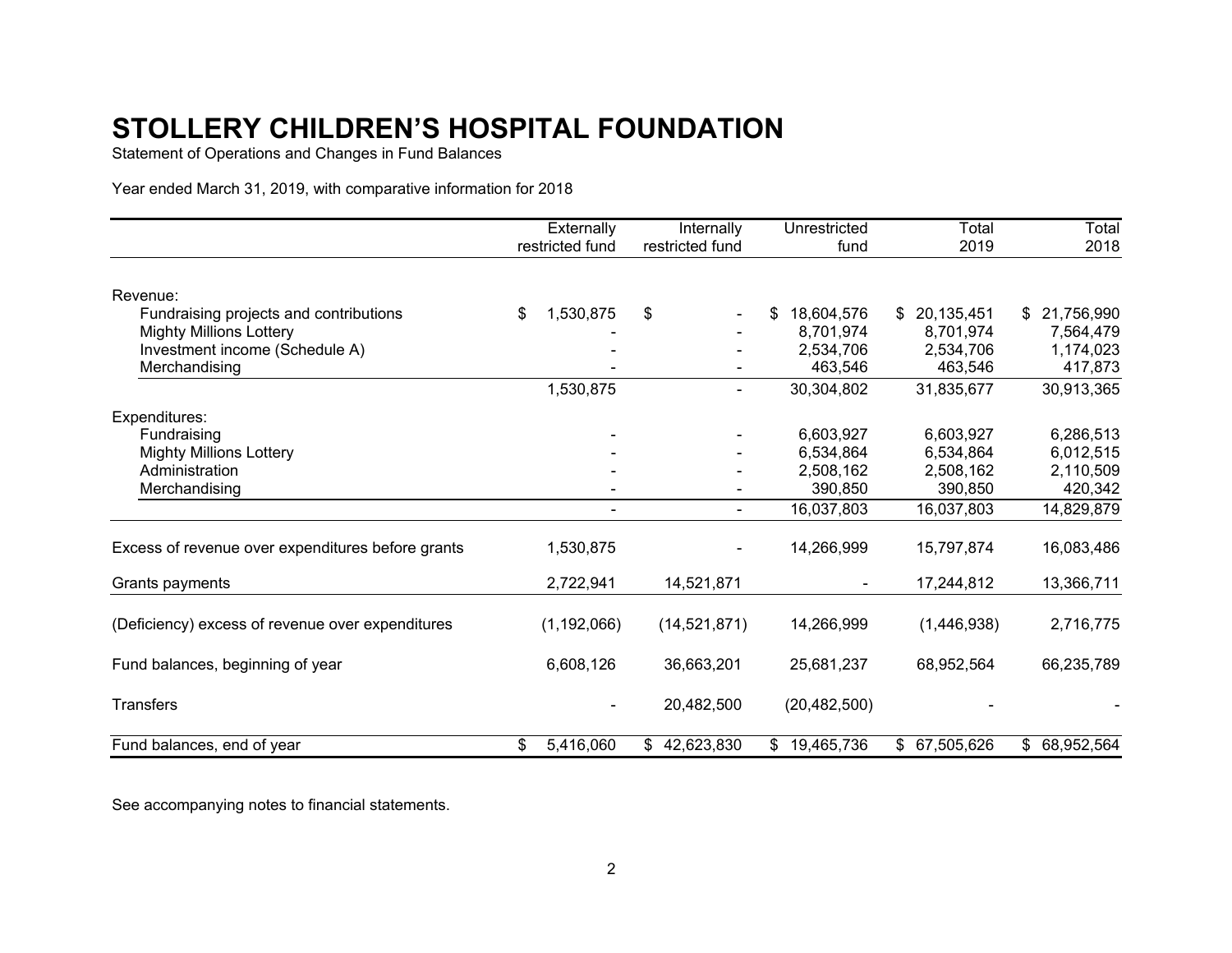Statement of Cash Flows

Year ended March 31, 2019, with comparative information for 2018

|                                                  | 2019              | 2018            |
|--------------------------------------------------|-------------------|-----------------|
| Cash provided by operations:                     |                   |                 |
| (Deficiency) excess of revenue over expenditures | \$<br>(1,446,938) | \$<br>2,716,775 |
| Items not involving cash:                        |                   |                 |
| Unrealized (gain) loss on portfolio investments  | (955, 574)        | 1,400,928       |
| Realized loss (gain) on portfolio investments    | 290,204           | (820, 898)      |
| Amortization of capital assets                   | 74,341            | 69,314          |
| Change in non-cash operating working capital:    |                   |                 |
| (Increase) decrease in accounts receivable       | (257, 640)        | 57,234          |
| (Increase) decrease in prepaid expenses          | (46, 339)         | 62,729          |
| Increase in inventory                            | (14, 703)         | (32, 973)       |
| Increase (decrease) in accounts                  |                   |                 |
| payable and accrued liabilities                  | 848,481           | (165, 502)      |
| Increase in deferred revenue                     | 18,061            | 41,710          |
|                                                  | (1,490,107)       | 3,329,317       |
| Cash flows used in investing activities:         |                   |                 |
| Sale (acquisition) of portfolio investments, net | 3,940,546         | (6,399,449)     |
| Acquisition of capital assets                    | (75, 933)         | (27, 218)       |
| Distributions received from joint venture        |                   | 323,680         |
|                                                  | 3,864,613         | (6, 102, 987)   |
| Increase (decrease) in cash                      | 2,374,506         | (2,773,670)     |
| Cash, beginning of year                          | 9,081,195         | 11,854,865      |
| Cash, end of year                                | \$<br>11,455,701  | \$<br>9,081,195 |

See accompanying notes to financial statements.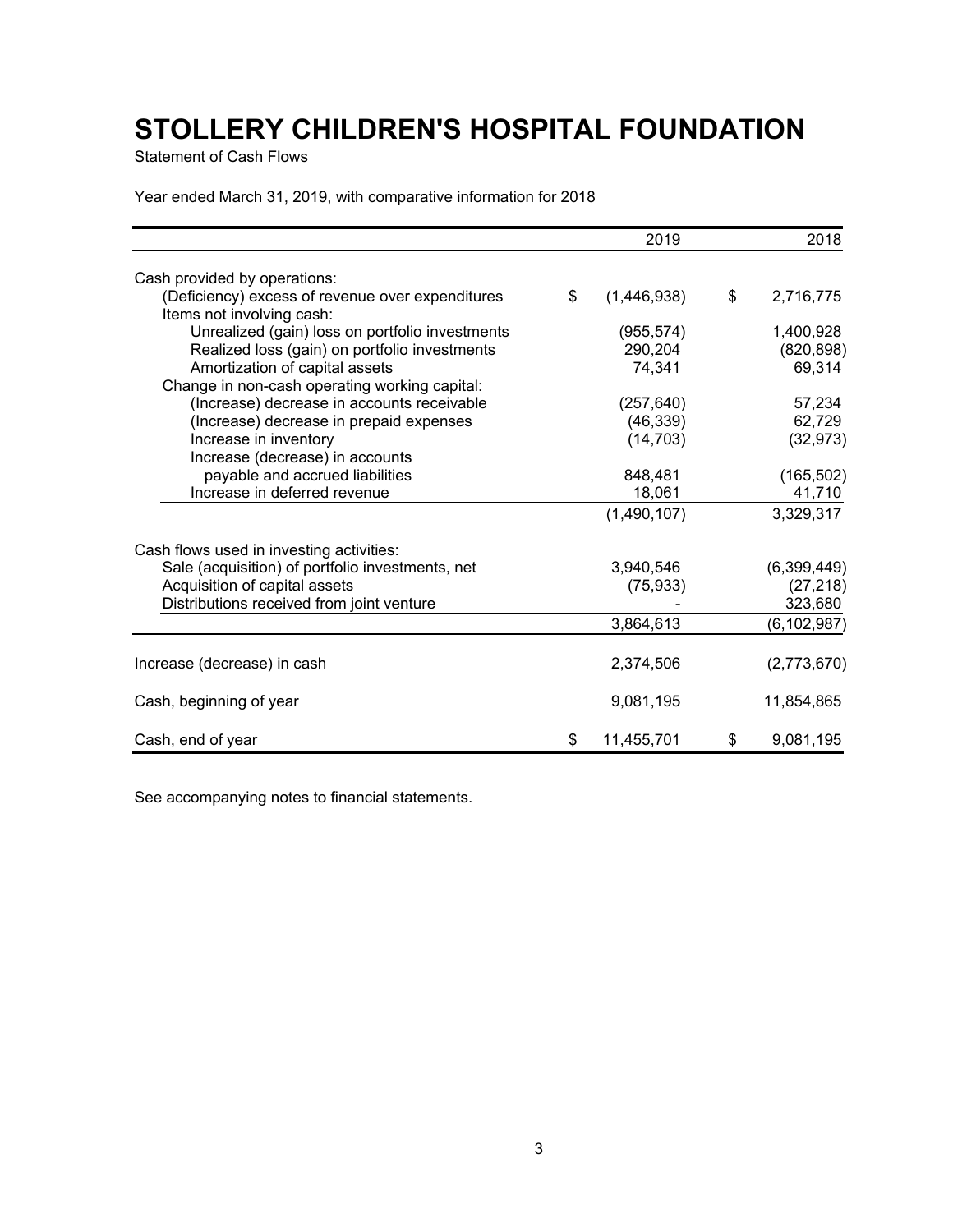Notes to Financial Statements

Year ended March 31, 2019

Stollery Children's Hospital Foundation (the "Foundation") operates under the Regional Health Authorities Foundations Regulation. The Foundation is registered with the Canada Revenue Agency as a charitable organization and is exempt from income taxes.

The mission of the Foundation is to enhance health services for children by raising money to support the Stollery Children's Hospital (the "Hospital") and programs that promote health, prevent disease and treat illness and injury. Funding provided by the Foundation supports health services for children through education, research, special services and acquisition of equipment. As well, the Foundation educates communities on needs, thanks donors who support the Foundation and shares the impact of their donation on the lives of children and their families.

#### **1. Significant accounting policies:**

These financial statements have been prepared by management in accordance with Canadian accounting standards for not-for-profit organizations in Part III of the CPA Canada Handbook.

(a) Fund accounting:

The Foundation follows the restricted fund method of accounting for contributions. The following funds have been established for financial reporting purposes:

- i) Externally restricted fund consists of funds which restrictions have been imposed by the donor
- ii) Internally restricted fund consists of funds upon which restrictions have been imposed by the Board of Trustees (the "Board"). These funds represent donations and income that were initially unrestricted by upon which the Board has placed restrictions for specific priority programs at the Hospital.
- iii) Unrestricted fund consists of donations and investment income upon which no restrictions have been imposed by the donors or the Board. These funds are managed in accordance with general Board policies and may be internally restricted through Board motion.
- (b) Inventory:

Inventory consists of items held for resale and is valued at the lower of cost, measured on a first-in, first-out basis, and replacement cost. Merchandising expense represents the cost of inventory sold during the year.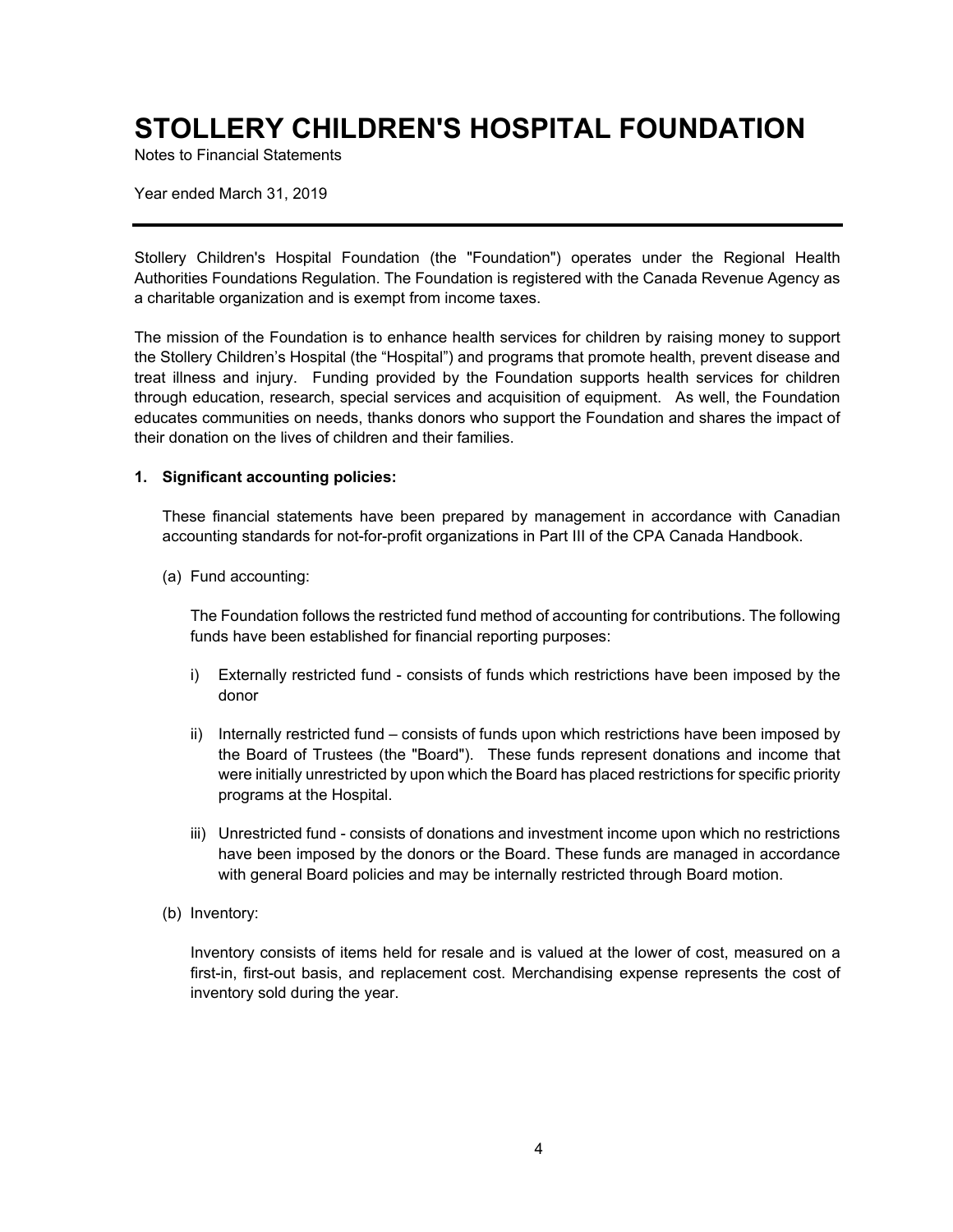Notes to Financial Statements (continued)

Year ended March 31, 2019

#### **1. Significant accounting policies (continued):**

(c) Capital assets:

Capital assets are recorded at cost less accumulated amortization. Repairs and maintenance costs are expensed as incurred. Betterments which extend the useful life of an asset are capitalized. When a capital asset no longer contributes to the Foundation's ability to provide services, its carrying amount is written down to its residual value. Capital assets include works of art which are not subject to amortization.

Capital assets are amortized on a straight-line basis as follows:

| Asset                         | Useful Life   |
|-------------------------------|---------------|
| Equipment                     | 3 years       |
| <b>Furniture and fixtures</b> | 10 years      |
| Computer software             | 3 years       |
| Leasehold improvements        | Term of Lease |

#### (d) Revenue recognition:

Externally restricted contributions are recognized as revenue of the externally restricted fund in the year received or receivable if the amount to be received can be reasonably estimated and collection is reasonably assured.

Unrestricted contributions are recognized as revenue when received or receivable if the amount to be received can be reasonably estimated and collection is reasonably assured.

Investment income is recognized as revenue of the unrestricted fund when earned.

Fundraising projects and merchandising revenue are recognized in the year in which the event is held or goods are sold.

(e) Contributed materials and services:

Contributed materials and services are recorded at fair value when they would have otherwise been purchased and when a fair value can be reasonably estimated. Contributed services of volunteers are not recognized in these financial statements as their fair value cannot be reasonably determined.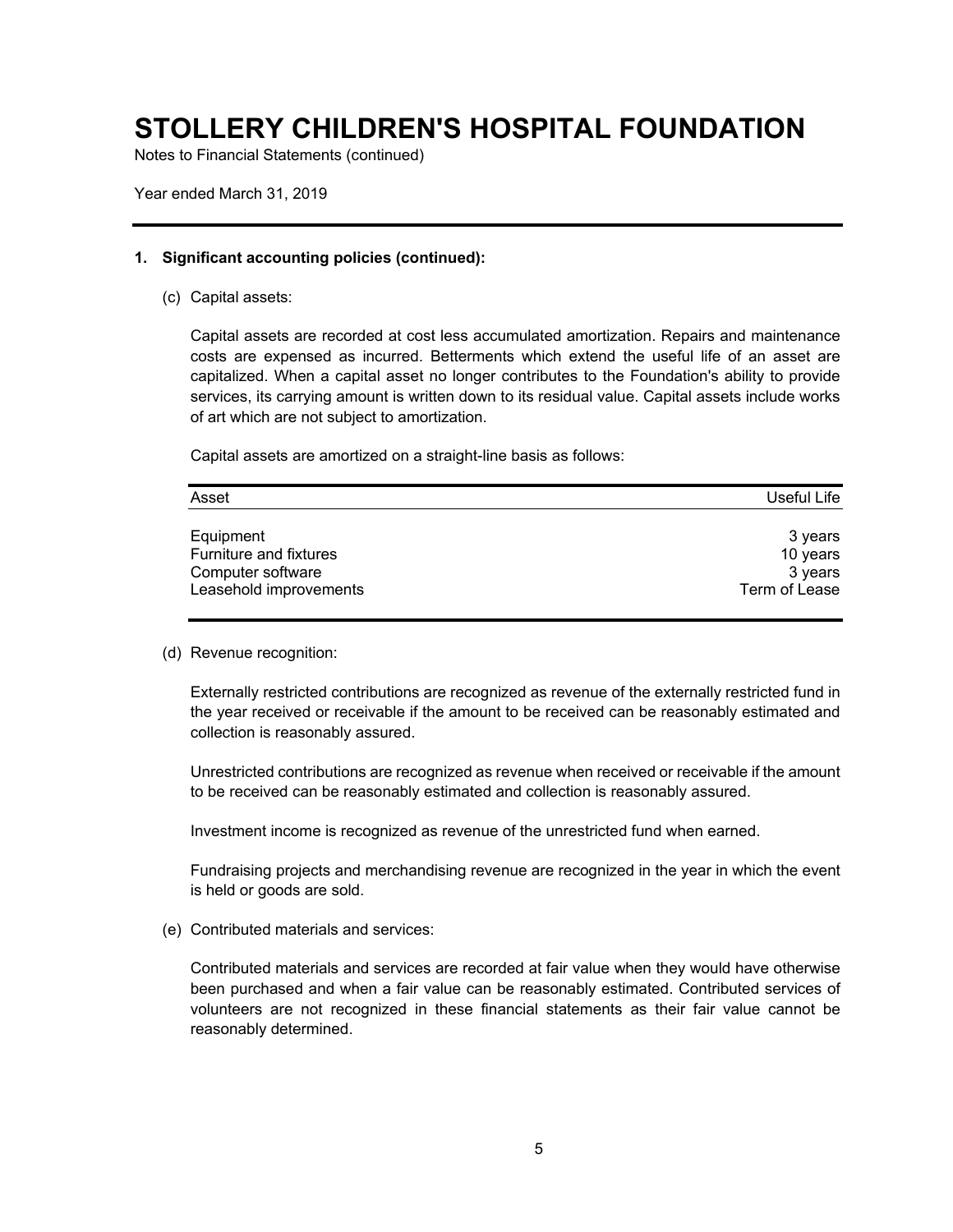Notes to Financial Statements (continued)

Year ended March 31, 2019

#### **1. Significant accounting policies (continued):**

(f) Financial instruments:

Financial instruments are recorded at fair value on initial recognition. Freestanding derivative instruments that are not in a qualifying hedging relationship and equity instruments that are quoted in an active market are subsequently measured at fair value. The Foundation does not use derivative financial instruments to alter the effects of market interest or foreign exchange fluctuations. All other financial instruments are subsequently recorded at cost or amortized cost, unless management has elected to carry the instruments at fair value. The Foundation has elected to carry its fixed-income instruments at fair value.

Transaction costs incurred on the acquisition of financial instruments measured subsequently at fair value are expensed as incurred. All other financial instruments are adjusted by transaction costs incurred on acquisition and financing costs, which are amortized using the straight-line method.

Financial assets are assessed for impairment on an annual basis at the end of the fiscal year if there are indicators of impairment. If there is an indicator of impairment, the Foundation determines if there is a significant adverse change in the expected amount or timing of future cash flows from the financial asset. If there is a significant adverse change in the expected cash flows, the carrying value of the financial asset is reduced to the highest of the present value of the expected cash flows, the amount that could be realized from selling the financial asset or the amount the Foundation expects to realize by exercising its right to any collateral. If events and circumstances reverse in a future period, an impairment loss will be reversed to the extent of the improvement, not exceeding the initial carrying value.

(g) Use of estimates:

The preparation of financial statements requires management to make estimates and assumptions that affect the reported amounts of assets and liabilities and disclosure of contingent assets and liabilities at the date of the financial statements and the reported amounts of revenues and expenses during the year. Actual results could differ from those estimates.

(h) Employee future benefits:

The Foundation participates in the Local Authorities Pension Plan, which is a multi-employer defined benefit pension plan. As it is not practicable to separate the information in the plan that relates to the Foundation, it is accounted for as a defined contribution plan.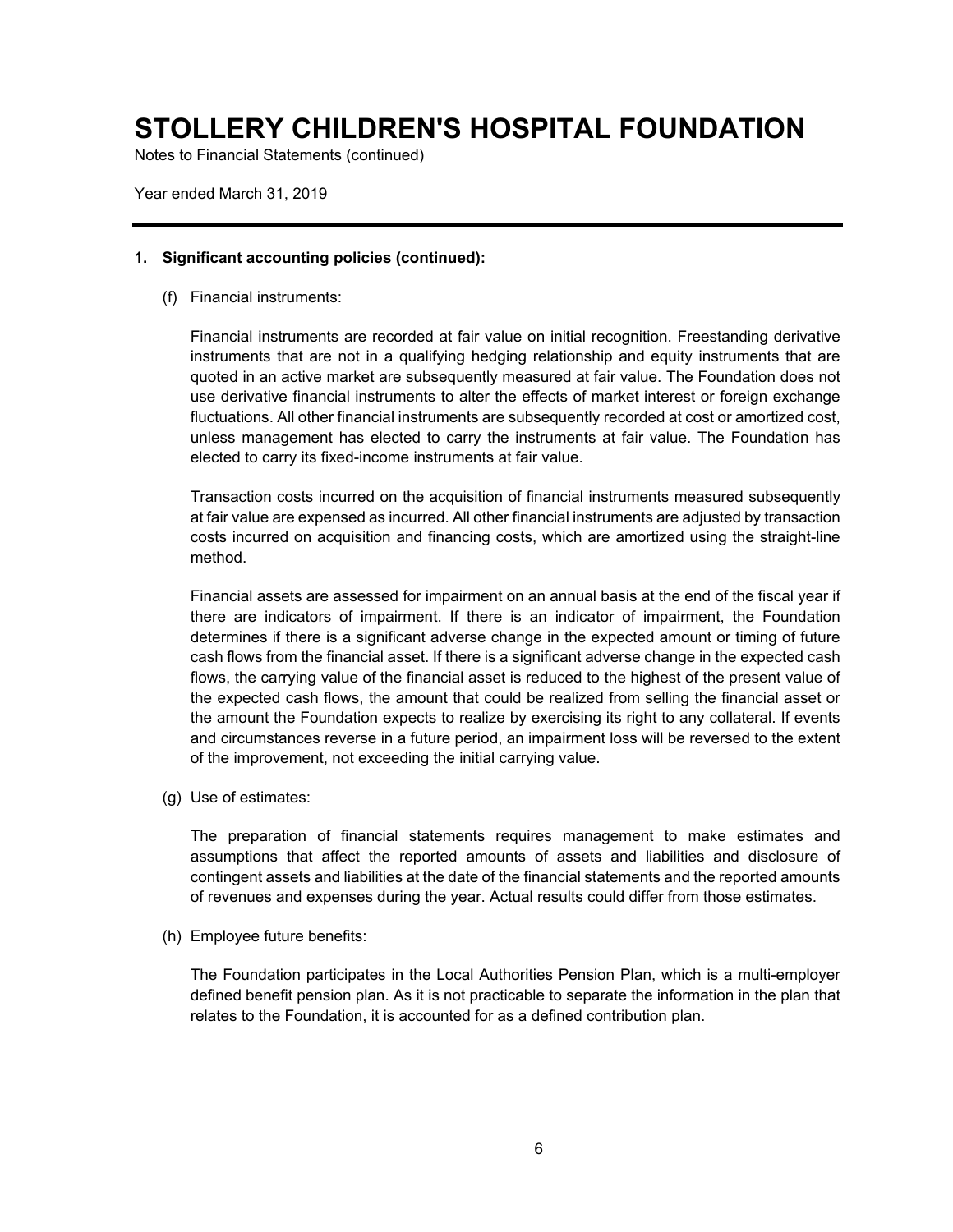Notes to Financial Statements (continued)

Year ended March 31, 2019

#### **2. Portfolio investments:**

|                                        | 2019             | 2018             |
|----------------------------------------|------------------|------------------|
| Fixed-income, measured at fair value:  |                  |                  |
| Term deposit                           | \$<br>5,336,707  | \$<br>10,240,480 |
| Government and government backed bonds | 14,029,610       | 13,813,806       |
| Corporate bonds                        | 16,163,240       | 14,982,327       |
|                                        | 35,529,557       | 39,036,613       |
| Equities, measured at fair value:      |                  |                  |
| Canadian                               | 9,718,402        | 9,136,362        |
| <b>United States</b>                   | 5,424,288        | 5,336,722        |
| International                          | 4,971,303        | 5,022,963        |
|                                        | 20,113,993       | 19,496,047       |
| Cash surrender value of life           |                  |                  |
| insurance                              | 224,842          | 436,357          |
| Cash and equivalents                   | 1,121,254        | 1,295,805        |
|                                        | \$<br>56,989,646 | \$<br>60,264,822 |

The term deposits carry coupon rates of 2.00%, 2.05% and 3.05% and maturity dates of August 2019 to October 2020.

Government and government backed bonds carry coupon rates of 1.15% to 6.35% (2018 - 1.15% to 5.75%) with maturity dates from June 2019 to June 2031 (2018 - June 2018 to June 2033) and a principal amount of \$13,841,841 (2018 - \$13,962,931).

Corporate bonds carry coupon rates of 1.74% to 7.85% (2018 - 1.74% to 7.10%) with maturity dates from March 2020 to March 2044 (2018 - April 2019 to Jun 2031) and a principal amount of \$16,022,962 (2018 - \$15,180,754).

Approximately 36.00% (2018 - 33.00%) of the fixed-income investments mature within the next fiscal year, 25.00% (2018 - 17.00%) mature within the next two to five years and the balance mature after five years.

Equities are comprised of publicly traded equities in Canadian, United States and International corporations.

Cash and equivalents are represented by cash on deposit with the Investment Broker for future investment purchases.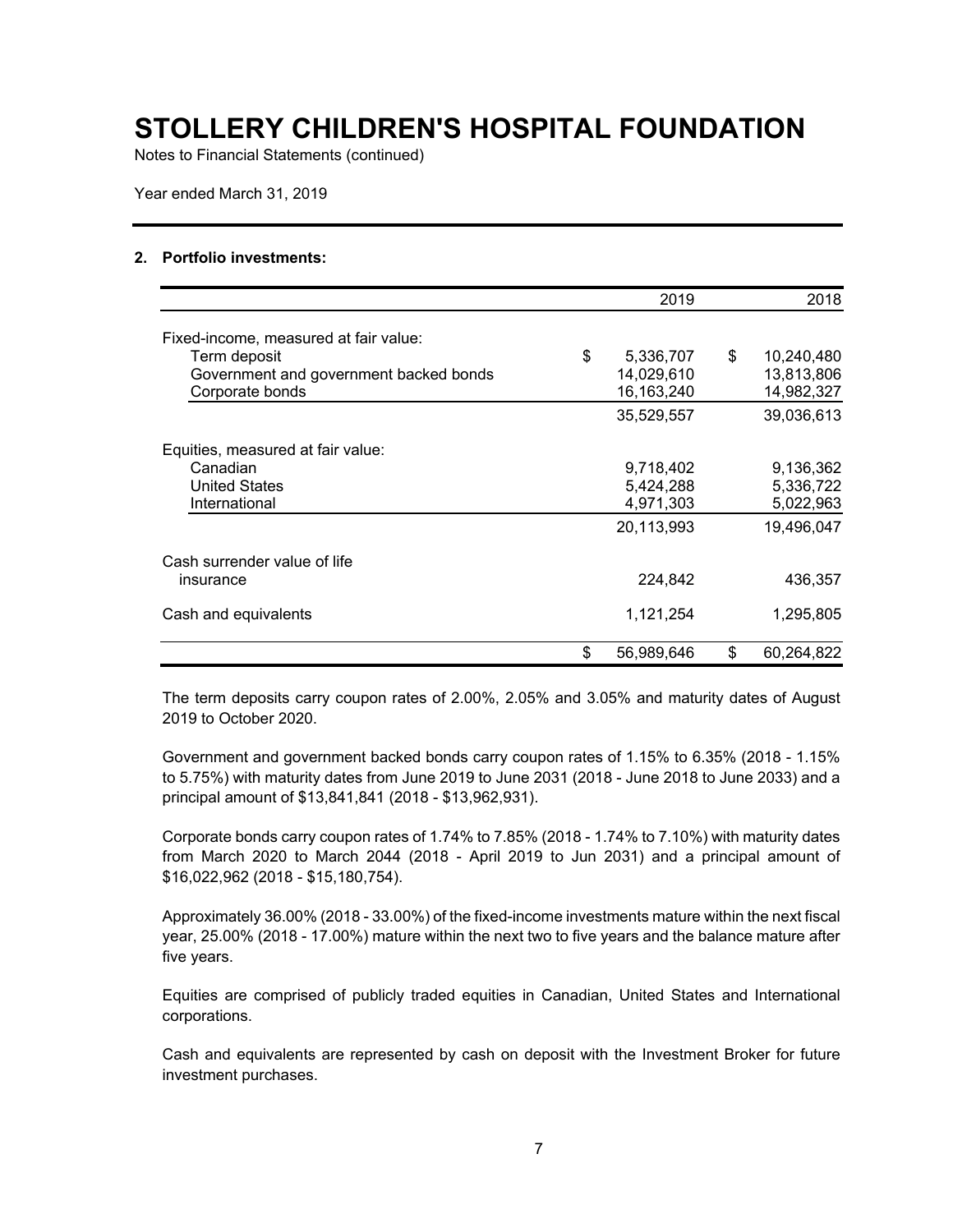Notes to Financial Statements (continued)

Year ended March 31, 2019

#### **3. Capital assets:**

|                                                                                                    |                                                         |                                              | 2019                                                  | 2018                                                |
|----------------------------------------------------------------------------------------------------|---------------------------------------------------------|----------------------------------------------|-------------------------------------------------------|-----------------------------------------------------|
|                                                                                                    | Cost                                                    | Accumulated<br>amortization                  | Net book<br>value                                     | Net book<br>value                                   |
| Equipment<br>Furniture and fixtures<br>Computer software<br>Leasehold improvements<br>Works of art | \$<br>148,671<br>220,501<br>55,185<br>323,006<br>50,000 | \$<br>104.367<br>83,982<br>48,299<br>106,303 | \$<br>44.304<br>136,519<br>6,886<br>216,703<br>50,000 | \$<br>27,758<br>136,509<br>569<br>237,984<br>50,000 |
|                                                                                                    | \$<br>797,363                                           | \$<br>342.951                                | \$<br>454.412                                         | \$<br>452,820                                       |

Amortization of \$74,341 (2018 - \$69,314) is included in administration expenditures.

#### **4. Commitments:**

a) The Foundation is committed to future annual operating lease payments for office equipment as follows:

| 2020       | \$<br>18,575             |
|------------|--------------------------|
| 2021       | 12,003                   |
| 2022       | 1,796                    |
| 2023       | $\overline{\phantom{a}}$ |
| 2024       | ۰.                       |
| Thereafter | ۰                        |
|            |                          |

b) The Foundation has approved cumulative funding commitments of \$42,623,830 (2018 - \$36,663,201) which will be carried forward to future years. At March 31, 2019, \$22,159,206 (2018 - \$12,936,938) relates to commitments to the Stollery Children's Hospital that will be distributed upon request.

In addition to the approved funding commitments, the Foundation has entered into memorandums of understanding with various entities to provide financial support for children's health initiatives. As at March 31, 2019, the future funding commitments related to these arrangements are \$54,489,065 (2018 - \$32,000,000).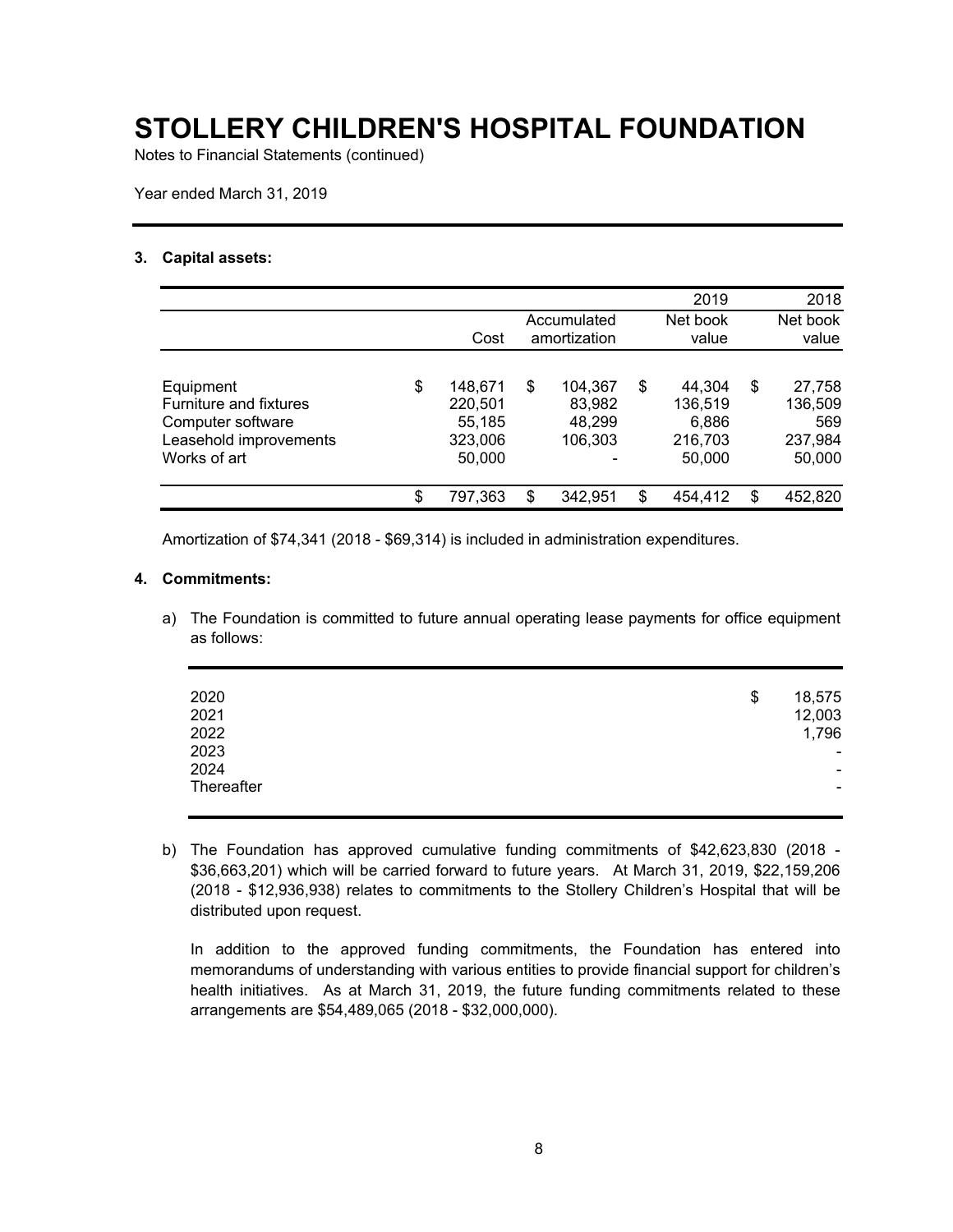Notes to Financial Statements (continued)

Year ended March 31, 2019

#### **4. Commitments (continued):**

|                                    | Women &<br>Children's<br>Health<br>Research            | Alberta<br>Health<br>Services re<br><b>Mental Health</b> | Mental<br>Health<br>Foundation           | Grande<br>Prairie<br>Regional<br>Hospital | Total                                                    |
|------------------------------------|--------------------------------------------------------|----------------------------------------------------------|------------------------------------------|-------------------------------------------|----------------------------------------------------------|
|                                    | Institute                                              | Centre                                                   |                                          | Foundation                                |                                                          |
| 2021<br>2022<br>2023<br>Thereafter | 5,000,000<br>S<br>5,000,000<br>5,000,000<br>12,000,000 | 3,000,000<br>S<br>3,000,000<br>5,000,000<br>13,000,000   | 1,000,000<br>S<br>1,000,000<br>1,000,000 | \$<br>489,065                             | 9,489,065<br>\$<br>9,000,000<br>11,000,000<br>25,000,000 |
|                                    | \$27,000,000                                           | \$24,000,000                                             | 3,000,000<br>\$                          | \$<br>489,065                             | \$54,489,065                                             |

c) The Foundation has received pledges of \$1,322,489 (2018 - \$1,271,823) from donors which have not been recognized as revenue at year-end. Payment of the amounts pledged is expected by the Foundation as follows:

| 2020       | 621,340<br>\$ |  |
|------------|---------------|--|
| 2021       | 524,982       |  |
| 2022       | 71,167        |  |
| 2023       | 26,000        |  |
| Thereafter | 79,000        |  |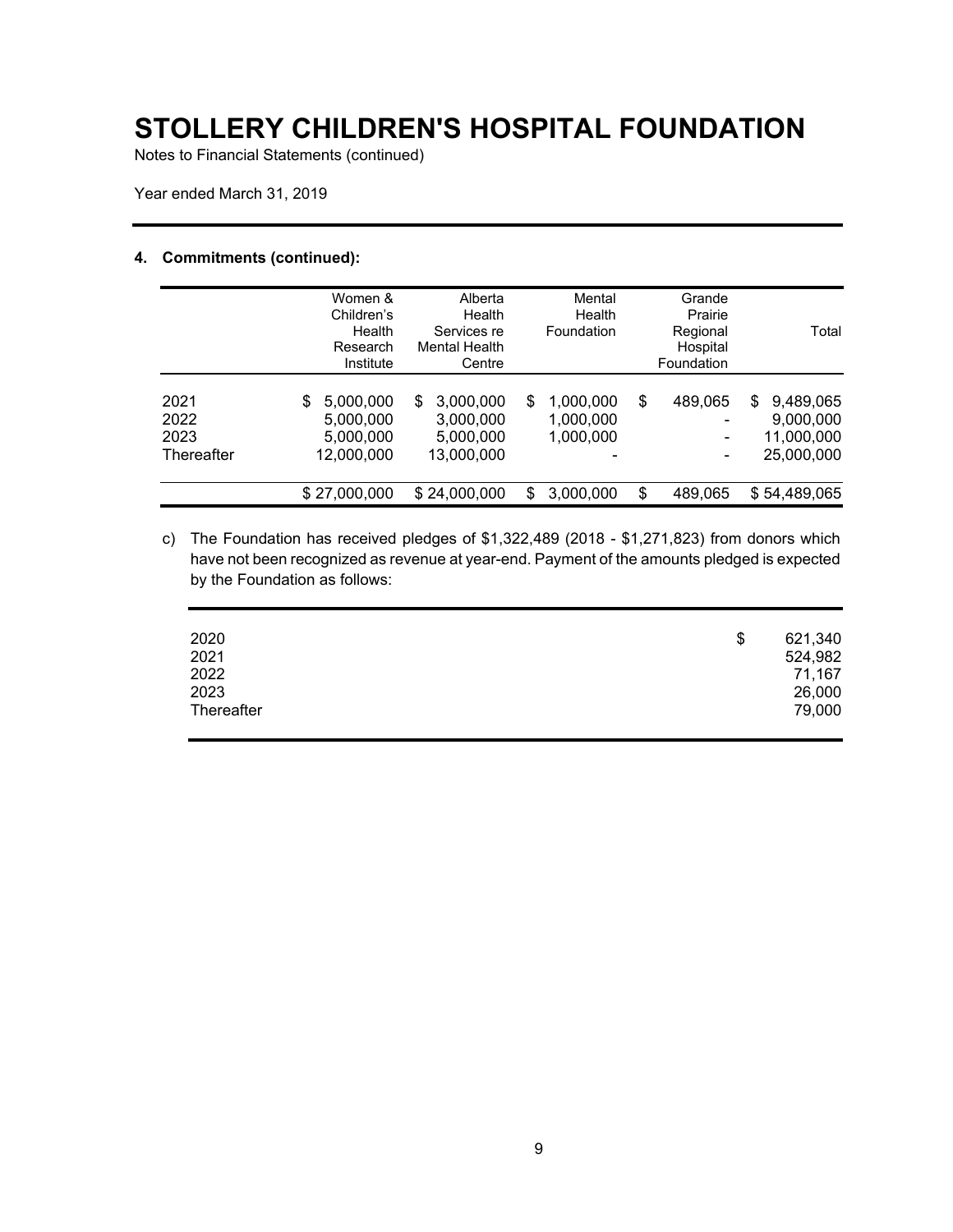Notes to Financial Statements (continued)

Year ended March 31, 2019

#### **5. Employee future benefits:**

All eligible employees of the Foundation participate in the Local Authorities Pension Plan (LAPP) under the Public Sector Pension Plans Act. Contribution requirements for the Foundation are as follows:

|                                                     | 2019   | 2018     |
|-----------------------------------------------------|--------|----------|
| Employer                                            |        |          |
| Pensionable earnings up to                          |        |          |
| the maximum under the                               |        |          |
| Canada Pension Plan                                 | 9.39%  | 10.39%   |
| Pensionable earnings in                             |        |          |
| excess of the maximum                               |        |          |
| under the Canada                                    |        |          |
| <b>Pension Plans</b>                                | 13.84% | 14.84%   |
| Employee                                            |        |          |
| Pensionable earnings up to<br>the maximum under the |        |          |
| Canada Pension Plan                                 | 8.39%  | $9.39\%$ |
| Pensionable earnings in                             |        |          |
| excess of the maximum                               |        |          |
| under the Canada                                    |        |          |
| <b>Pension Plan</b>                                 | 12.84% | 13.84%   |
|                                                     |        |          |

Information for the year ended December 31, 2018 was not available at the time of preparing these financial statements (2017 - actuarial surplus of \$4.84 billion). The Foundation contributed a total of \$452,537 for the year ended March 31, 2019 (2018 - \$368,240), which has been recorded within administrative expenditures in the statement of operations. The Foundation had 42 (2017 - 31) contributing members in the plan which has a total of 259,714 members at December 31, 2017 (2016 - 253,862).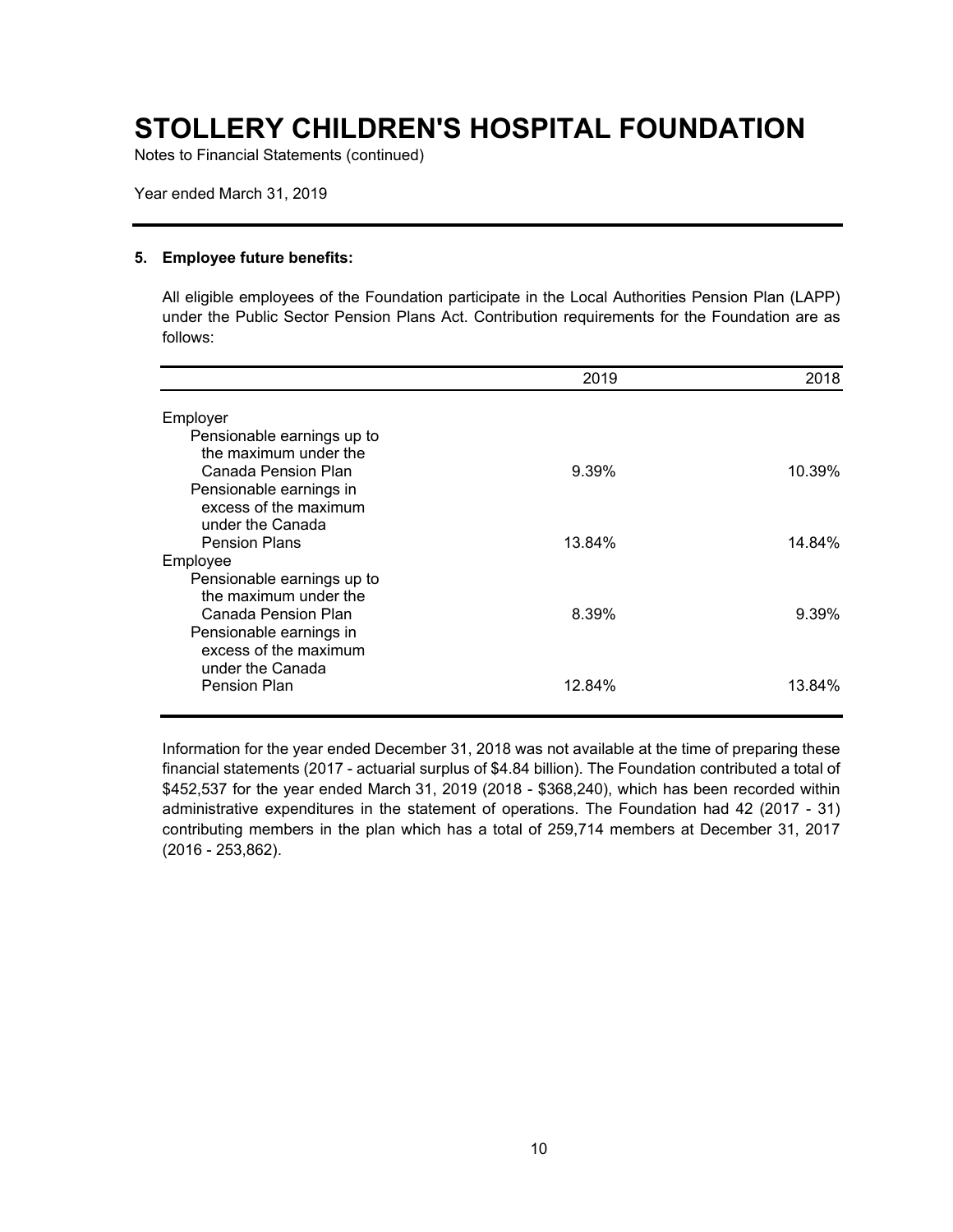Notes to Financial Statements (continued)

Year ended March 31, 2019

#### **6. Related party transactions:**

The Foundation provides grants of money and services to the Hospital. These grants allow the Hospital to provide health services not funded from other sources.

Accommodation, furnishings and certain other overhead costs incurred in the administration of the Foundation provided by the Hospital and Alberta Health Services are not reasonably estimable and consequently are not reflected in these financial statements.

At March 31, 2019, accounts payable and accrued liabilities include \$775,443 (2018 - \$1,025,177) due to Alberta Health Services.

#### **7. Financial risks:**

Income and financial returns on investments are exposed to credit and price risk. Credit risk relates to the possibility that a loss may occur from the failure of another party to perform according to the terms of the contract. Price risk is comprised of interest rate, foreign exchange and market risk. Interest rate risk relates to the possibility that investments will change in value due to fluctuations in interest rates. Market and foreign exchange risk relates to the possibility that investments will change in value due to future fluctuations in market prices and foreign exchanges rates.

These risks are managed by the Foundation's investment policies, which prescribe the investment asset mix including the degree of liquidity and concentration and the amount of foreign content.

Changes in interest rates and credit ratings are the main cause of changes in the fair value of government securities and corporate bonds resulting in a favorable or unfavorable variance compared to book value. Credit risk is mitigated by investing in government securities and corporate bonds with a rating of A or better and diversifying the securities between government, government backed and corporate issuers. Interest rate risk is mitigated by managing maturity dates and payment frequency. The Foundation limits credit risk associated with other financial assets by dealing with counterparties that it believes are creditworthy. The fair value of equities is impacted by price risk.

The Foundation does not use derivative instruments to alter the effects of interest, market and foreign exchange risks.

#### **8. Comparative information:**

Certain comparative information have been reclassified to conform to current year's presentation.